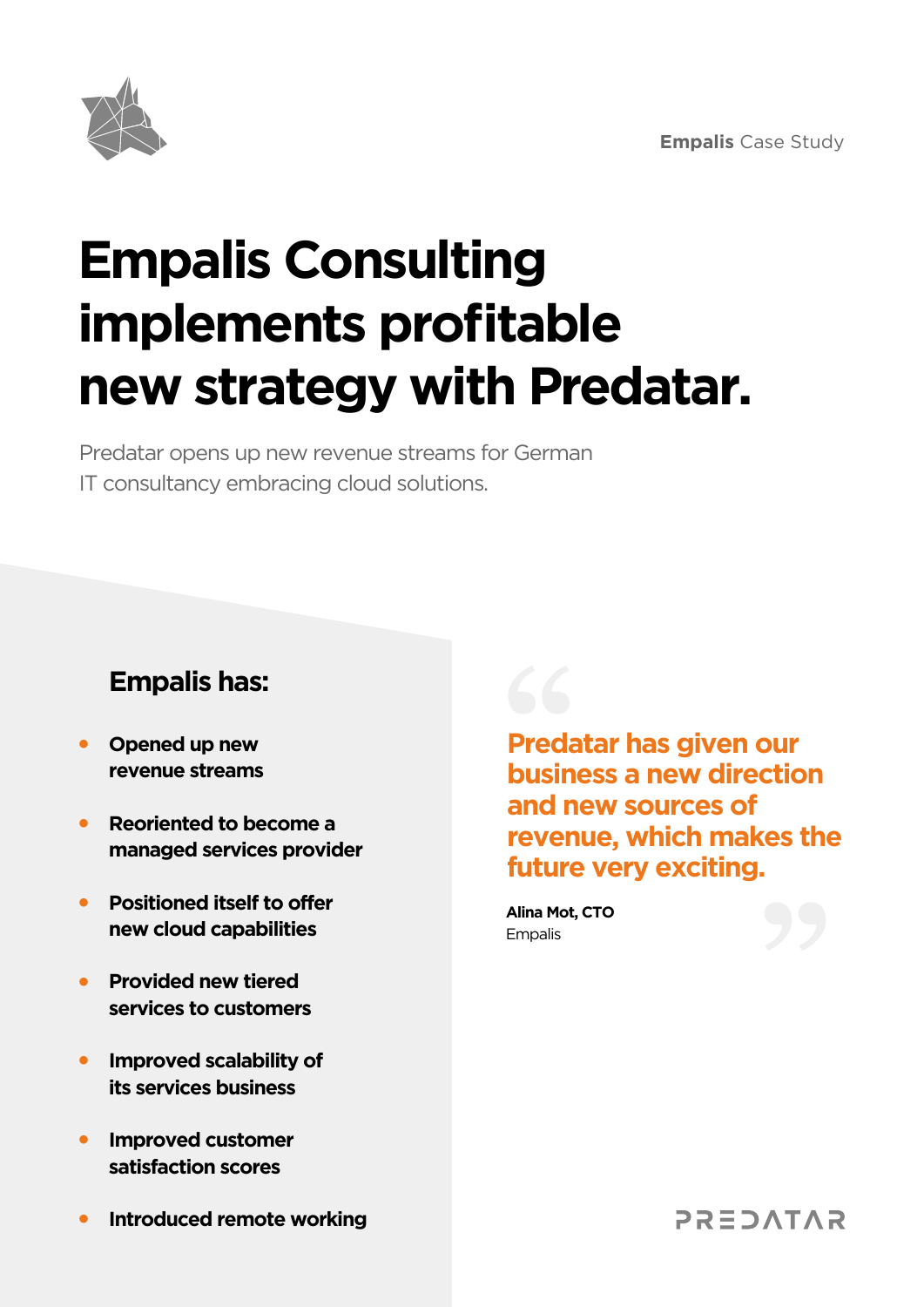## Empalis

# **Introducing Empalis**

Since 1989, Stuttgart-based Empalis Consulting has been bringing businesses right across Germany its deep expertise in IT infrastructure.

The business has expanded its capabilities in the IBM Spectrum suite beyond IBM Spectrum Protect (formerly IBM Tivoli Storage Manager) and now provides a wide variety of consulting services in project management, distributed systems, system automation, middleware and collaboration, along with IT security and training.

The 30-plus staff use their expert knowledge and experience to add significant value to a broad range of clients in pharmaceuticals, finance, insurance and IT provision.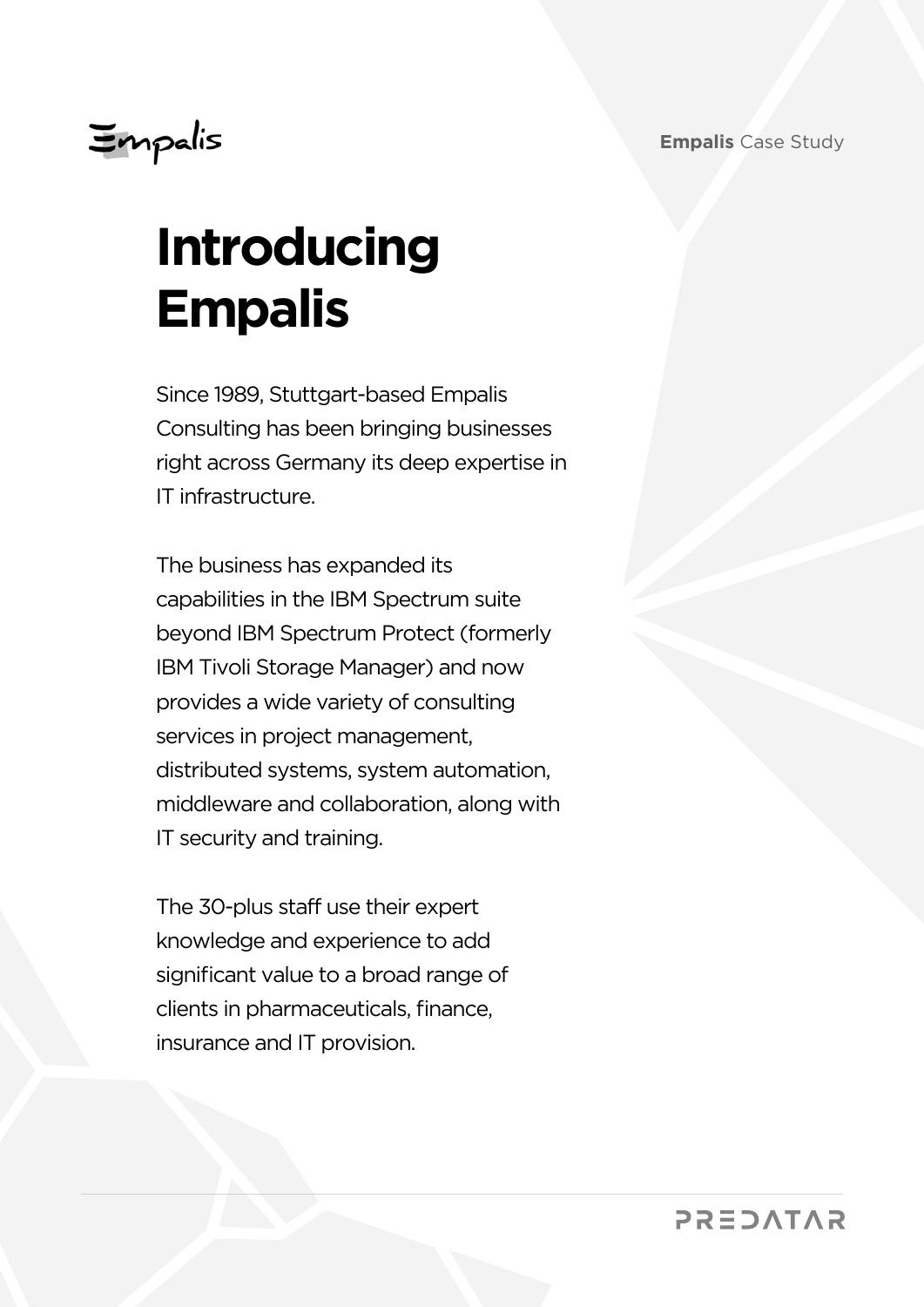### **The Challenge**

More than three years ago Empalis realised that as cloud adoption increased, it must shift to a managed services model in order to meet changing customer requirements. It chose Predatar to provide the solution, having understood how its transformative technology opens up many new business opportunities in backup-as-a-service, disaster recovery-as-a-service and replication-as-a-service. To meet the changing and diverse needs

#### **The Solution**

of its customers, Empalis has used the uniquely sophisticated, user-friendly and highly scalable capabilities of Predatar to develop special tiered packages, known as Empalis Service Plus.

The first of these packages became operational in the middle of 2016 and the full range is set to be available in March 2017. Predatar has also enabled Empalis to introduce remote working for its consultants.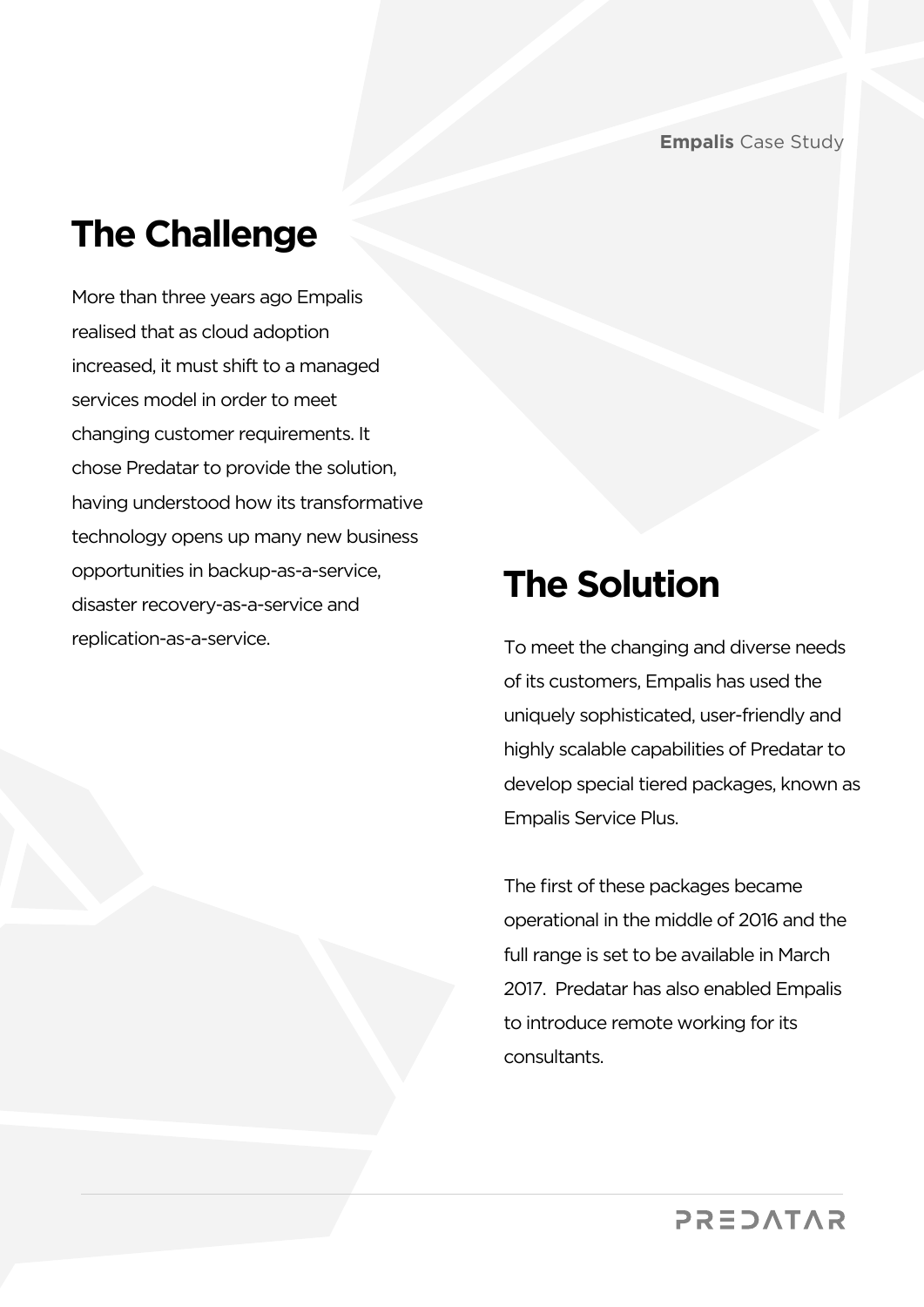#### **The Benefits**

Empalis' development of its tiered packages will place it in the vanguard of companies capable of responding to increasing cloud adoption, enabling it to on-board clients needing managed services very swiftly.

Staff at Empalis can already see how customers are using Predatar to improve service levels. Gerd Becker, IBM Spectrum Protect specialist and member of the Empalis Service Plus team said:

**This is the main gain and allows us to talk to customers, discuss their backup environment and get far more insight. Crucially, that gives us the opportunity to preview what they need, generating new projects and new revenue streams for us.**

**Gerd Becker, IBM SP** Empalis

For Markus Stumpf, Technical Operations Director of the Empalis Service Plus team, the benefits of implementing Predatar cannot be over-stated.



**Predatar has changed our strategy completely, because of the way we can combine it with our own services.**

**Markus Stumpf, TOD** Empalis